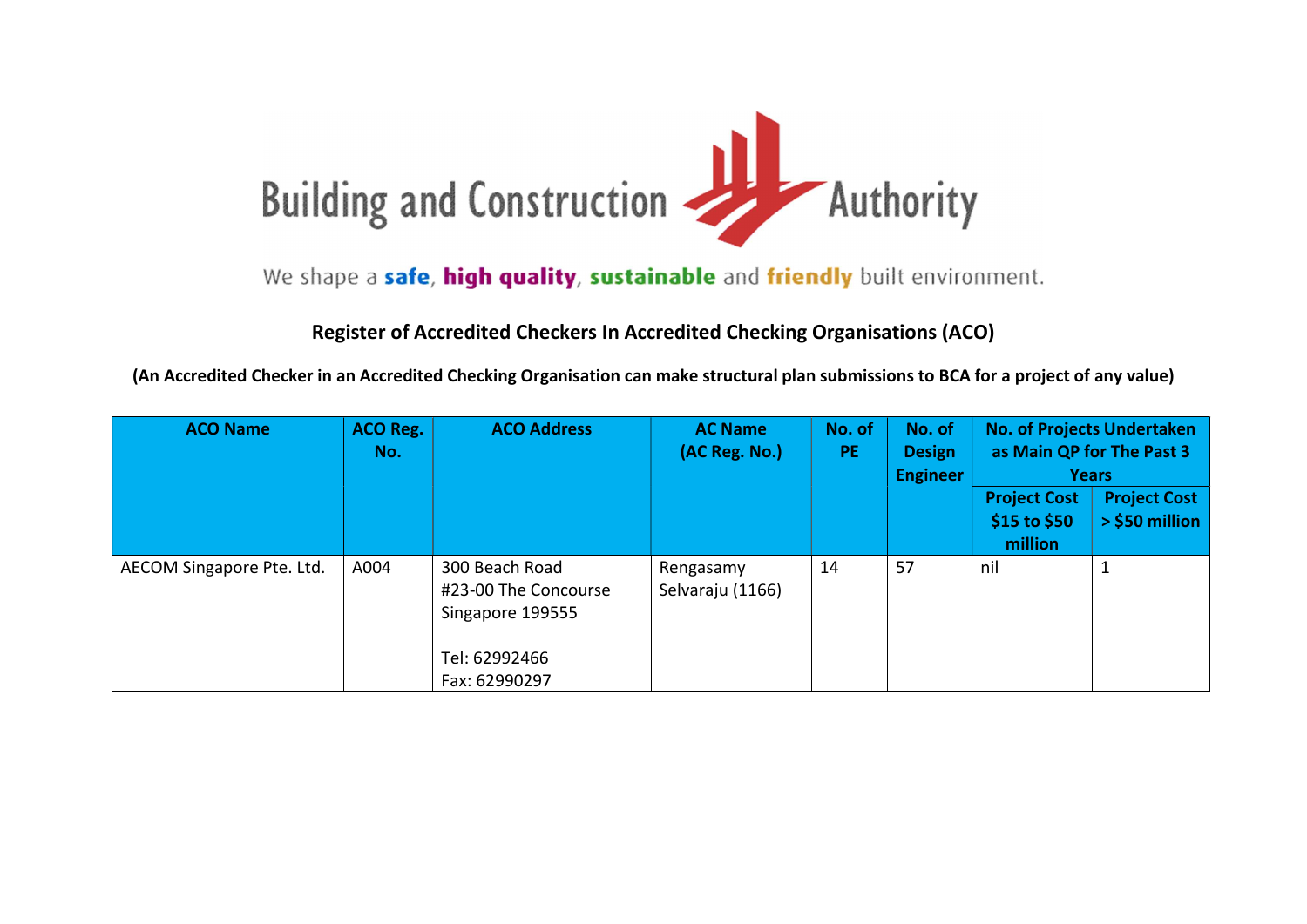| <b>ACO Name</b>                                                 | <b>ACO Reg.</b><br>No. | <b>ACO Address</b>                                                                                    | <b>AC Name</b><br>(AC Reg. No.) | No. of<br>PE.  | No. of<br><b>Design</b><br><b>Engineer</b> | <b>No. of Projects Undertaken</b><br>as Main QP for The Past 3<br><b>Years</b> |                                       |
|-----------------------------------------------------------------|------------------------|-------------------------------------------------------------------------------------------------------|---------------------------------|----------------|--------------------------------------------|--------------------------------------------------------------------------------|---------------------------------------|
|                                                                 |                        |                                                                                                       |                                 |                |                                            | <b>Project Cost</b><br>\$15 to \$50<br>million                                 | <b>Project Cost</b><br>> \$50 million |
| Arup Singapore Private<br>Limited                               | A024                   | 182 Cecil Street<br>#06-01 Frasers Tower<br>Singapore 069547<br>Tel: 6411 2500<br>Fax: 6411 2501      | See Lin Ming<br>(1154)          | 21             | 102                                        | $\overline{2}$                                                                 | $\overline{7}$                        |
| <b>BC Koh &amp; Partners LLP</b>                                | A034                   | 8 Burn Rd<br>#16-02/03 Trivex<br>Singapore 369977<br>Tel: 6509 5505<br>Fax: 6509 5758                 | Koh Bock Cheng<br>(1088)        | $\overline{3}$ | $\overline{3}$                             | $2^{\circ}$                                                                    | $2^{\circ}$                           |
| <b>Beca Carter Hollings &amp;</b><br>Ferner (S.E.Asia) Pte Ltd  | A040                   | 1 Gateway Drive #12-01<br><b>Westgate Tower</b><br>Singapore 608531<br>Tel: 62207588<br>Fax: 62256937 | Tan Keok Siew<br>(1148)         | 8              | 25                                         | 15                                                                             | 15                                    |
| <b>Bureau Veritas Buildings &amp;</b><br>Infrastructure Pte Ltd | A069                   | 2 Toh Tuck Link, #02-00,<br>Singapore 596225<br>Tel: 68663019<br>Fax: 67789466                        | Ho Chong Leong<br>(1136)        | 5              | $\overline{7}$                             | 12                                                                             | 21                                    |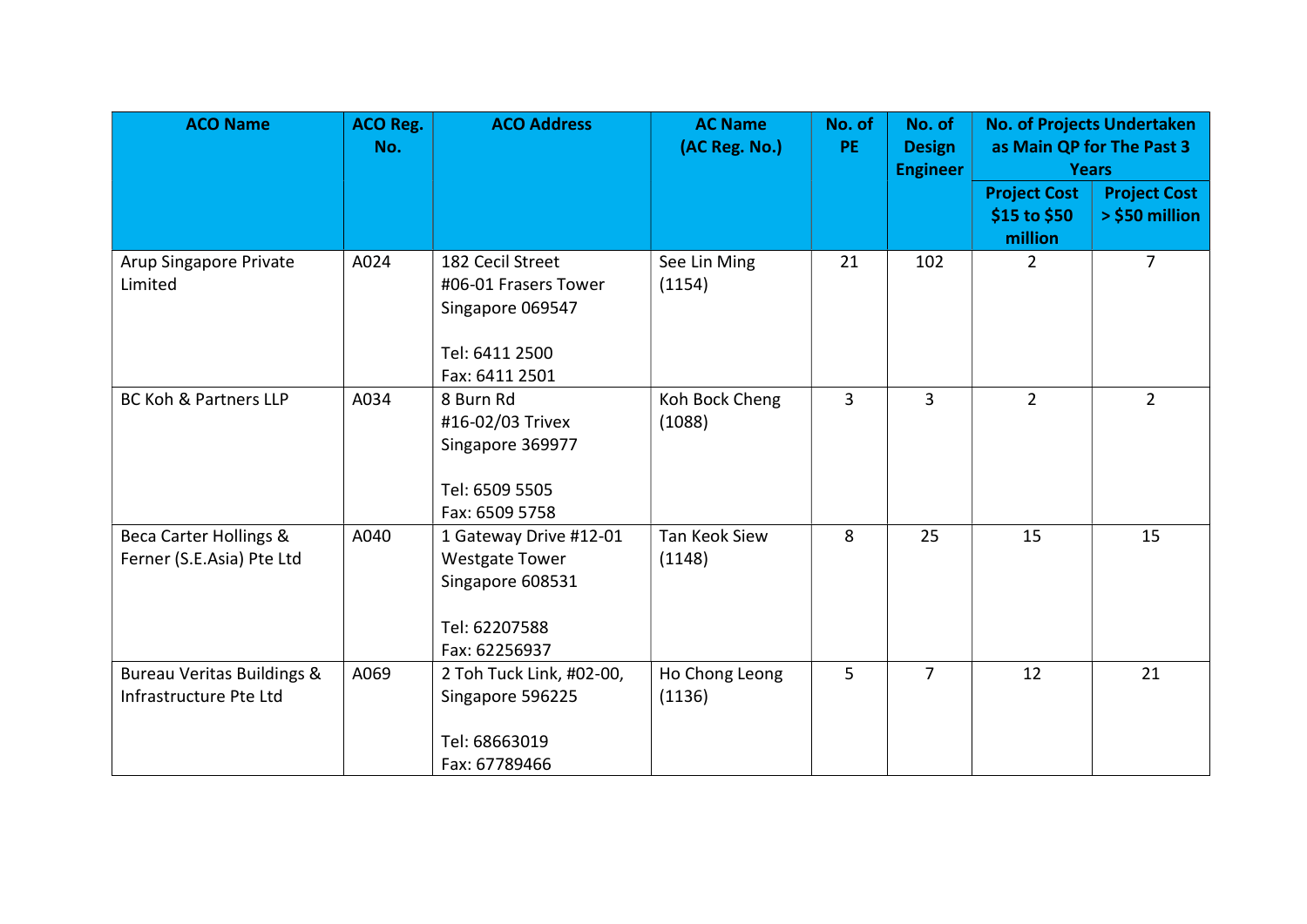| <b>ACO Name</b>                                | <b>ACO Reg.</b><br>No. | <b>ACO Address</b>                                                                                               | <b>AC Name</b><br>(AC Reg. No.)                                             | No. of<br><b>PE</b> | No. of<br><b>Design</b> |                                                                | <b>No. of Projects Undertaken</b><br>as Main QP for The Past 3 |
|------------------------------------------------|------------------------|------------------------------------------------------------------------------------------------------------------|-----------------------------------------------------------------------------|---------------------|-------------------------|----------------------------------------------------------------|----------------------------------------------------------------|
|                                                |                        |                                                                                                                  |                                                                             |                     | <b>Engineer</b>         | <b>Years</b><br><b>Project Cost</b><br>\$15 to \$50<br>million | <b>Project Cost</b><br>> \$50 million                          |
| Chong & Lee Consulting<br><b>Engineers LLP</b> | A065                   | 23 Cantonment Road<br>Singapore 089743<br>Tel: 62220669                                                          | Lee Foh Sang<br>(1059)                                                      | $\overline{2}$      | 5                       | $\Omega$                                                       | $\overline{2}$                                                 |
| <b>CKMbT</b> International Pte.<br>Ltd.        | A066                   | 229 Mountbatten Road<br>#01-23<br>Mountbatten Square<br>Singapore 398007<br>Tel: 63374400                        | Chitaldroog<br>Keshava Murthy<br>(1031)<br>Krishnan<br>Murugappan<br>(1162) | $\overline{2}$      | 10                      | $\mathbf{1}$                                                   | $\overline{2}$                                                 |
| <b>CMP Consultants Private</b><br>Limited      | A053                   | 845 Geylang Road<br>#04-13/14/15<br>Tanjong Katong Complex<br>Singapore 400845<br>Tel: 67487744<br>Fax: 67433446 | Chan Yew Liang<br>(1022)                                                    | $2^{\circ}$         | $\overline{3}$          | $\mathbf{0}$                                                   | $\Omega$                                                       |
| <b>CPG Consultants Pte Ltd</b>                 | A021                   | 1 Gateway Drive<br>#25-01 Westgate Tower<br>Singapore 608531<br>Tel: 63574166<br>Fax: 63574188                   | Kueh Lip Kuang<br>(1121)<br>Wee Hian Wen<br>(1123)                          | <b>NA</b>           | <b>NA</b>               | <b>NA</b>                                                      | <b>NA</b>                                                      |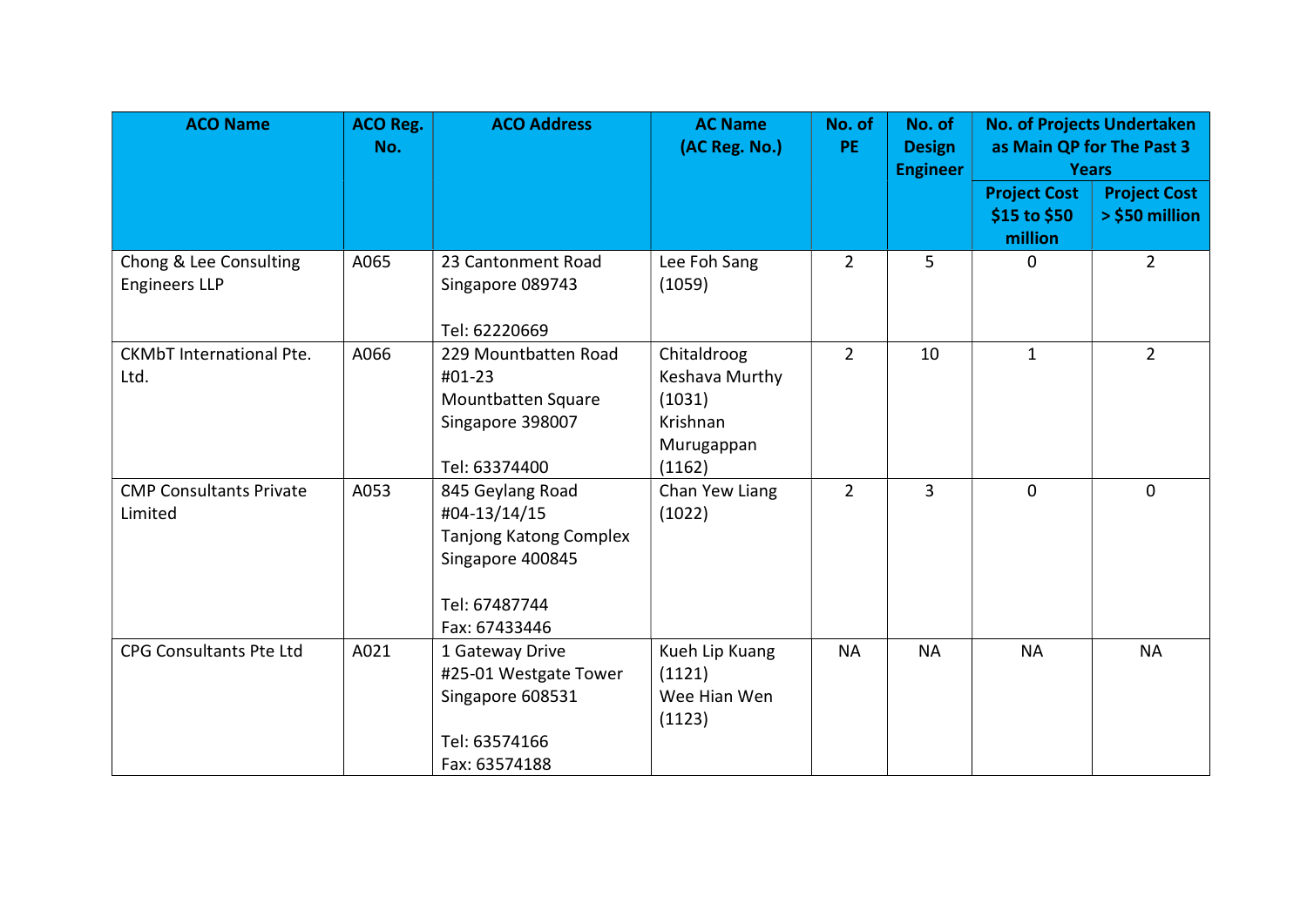| <b>ACO Name</b>                   | <b>ACO Reg.</b><br>No. | <b>ACO Address</b>                                                                                            | <b>AC Name</b><br>(AC Reg. No.) | No. of<br>PE.  | No. of<br><b>Design</b><br><b>Engineer</b> |                                                | <b>No. of Projects Undertaken</b><br>as Main QP for The Past 3<br><b>Years</b> |
|-----------------------------------|------------------------|---------------------------------------------------------------------------------------------------------------|---------------------------------|----------------|--------------------------------------------|------------------------------------------------|--------------------------------------------------------------------------------|
|                                   |                        |                                                                                                               |                                 |                |                                            | <b>Project Cost</b><br>\$15 to \$50<br>million | <b>Project Cost</b><br>> \$50 million                                          |
| C P Lim & Partners LLP            | A032                   | 352-D King George's<br>Avenue<br>King George's Building<br>Singapore 208580<br>Tel: 62962968<br>Fax: 62920385 | Lim Chin Pau<br>(1104)          | $\overline{2}$ | $\overline{2}$                             | 5                                              | $\mathbf 0$                                                                    |
| DE Consultants (S) Pte Ltd        | A016                   | 153 Telok Ayer Street<br>Singapore 068610<br>Tel: 62273900<br>Fax: 62272909                                   | Lim Hwee Sin<br>(1108)          | <b>NA</b>      | <b>NA</b>                                  | <b>NA</b>                                      | <b>NA</b>                                                                      |
| DP Engineers Pte. Ltd.            | A073                   | 6 Raffles Boulevard<br>#02-49 Marina Square<br>Singapore 039594<br>Tel: 63383988                              | Tan Chin Hock<br>(1170)         | $\overline{3}$ | 9                                          | $\overline{2}$                                 | 6                                                                              |
| <b>ECAS Consultants Pte. Ltd.</b> | A029                   | 16 Jalan Kilang<br>#03-01<br>Hoi Hup Building<br>Singapore 159416<br>Tel: 65336788<br>Fax: 65360229           | Chan Ewe Jin<br>(1152)          | <b>NA</b>      | <b>NA</b>                                  | <b>NA</b>                                      | <b>NA</b>                                                                      |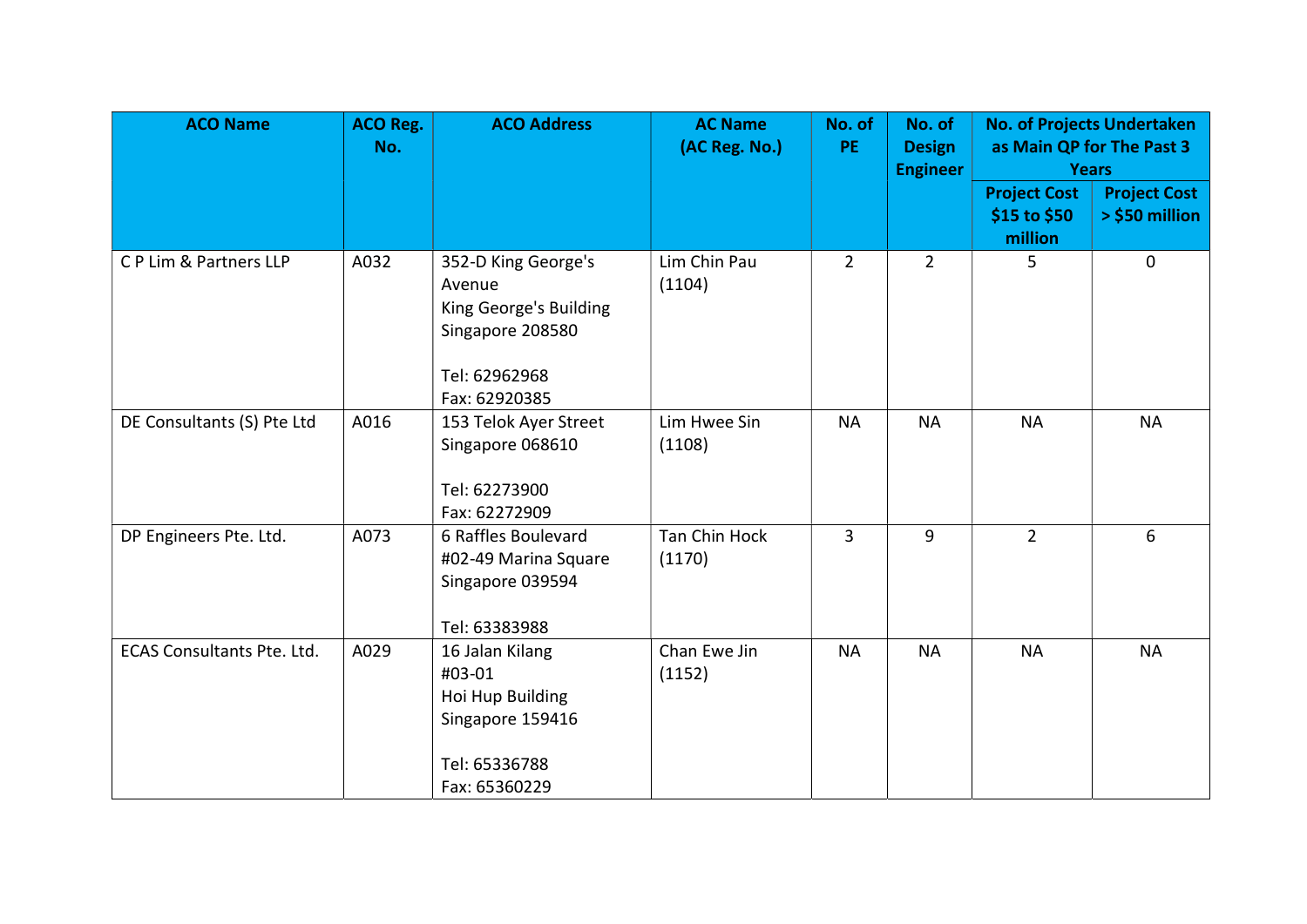| <b>ACO Name</b>                   | <b>ACO Reg.</b><br>No. | <b>ACO Address</b>                                                                                      | <b>AC Name</b><br>(AC Reg. No.)                                         | No. of<br>PE.  | No. of<br><b>Design</b><br><b>Engineer</b> | <b>Years</b>                                   | <b>No. of Projects Undertaken</b><br>as Main QP for The Past 3 |
|-----------------------------------|------------------------|---------------------------------------------------------------------------------------------------------|-------------------------------------------------------------------------|----------------|--------------------------------------------|------------------------------------------------|----------------------------------------------------------------|
|                                   |                        |                                                                                                         |                                                                         |                |                                            | <b>Project Cost</b><br>\$15 to \$50<br>million | <b>Project Cost</b><br>> \$50 million                          |
| E2000 Pte. Ltd.                   | A015                   | 190 Middle Road<br>#18-02 Fortune Centre<br>Singapore 188979<br>Tel: 62210388<br>Fax: 62212600          | Ng Kin Chue<br>(1129)                                                   | 4              | 4                                          | 2                                              | $\overline{3}$                                                 |
| Engineers 2002 Private<br>Limited | A068                   | Block 265<br>Serangoon Central Drive<br>#02-273<br>Singapore 550265<br>Tel: 67476900<br>Fax: 67478852   | Chen Hao (1078)<br>Choo Kim Thong<br>(1122)<br>Cheong Mun Wah<br>(1141) | <b>NA</b>      | <b>NA</b>                                  | <b>NA</b>                                      | <b>NA</b>                                                      |
| Engineers Alliance Pte. Ltd.      | A061                   | 3791 Jalan Bukit Merah<br>#03-06 E-Centre@Redhill<br>Singapore 159471<br>Tel: 62555788<br>Fax: 62555789 | Soh Lian Seng<br>(1158)                                                 | $\overline{2}$ | $\overline{2}$                             | 5                                              | 10                                                             |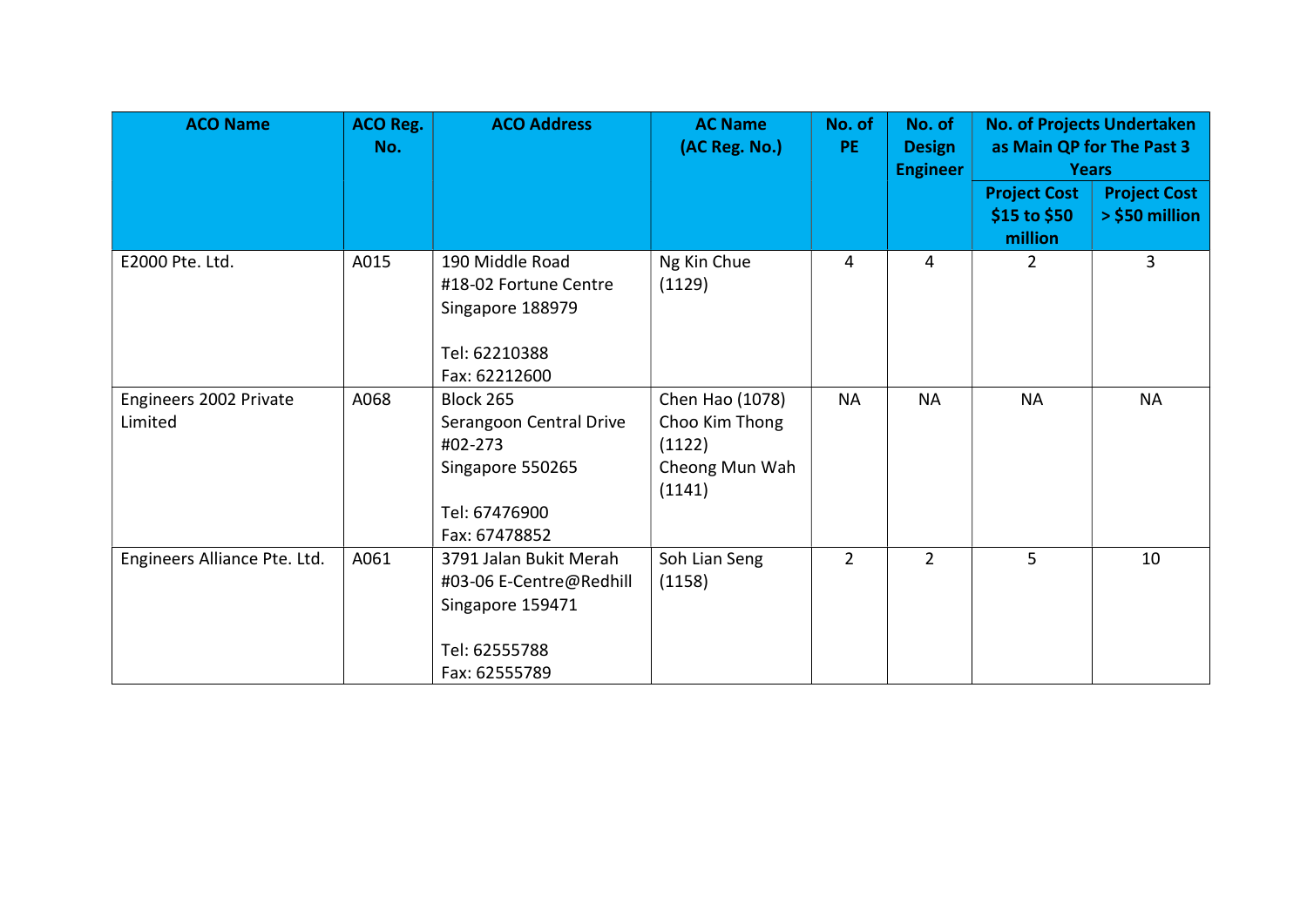| <b>ACO Name</b>                                   | <b>ACO Reg.</b><br>No. | <b>ACO Address</b>                                                                                                    | <b>AC Name</b><br>(AC Reg. No.)                                                             | No. of<br><b>PE</b> | No. of<br><b>Design</b><br><b>Engineer</b> |                                                | <b>No. of Projects Undertaken</b><br>as Main QP for The Past 3<br><b>Years</b> |
|---------------------------------------------------|------------------------|-----------------------------------------------------------------------------------------------------------------------|---------------------------------------------------------------------------------------------|---------------------|--------------------------------------------|------------------------------------------------|--------------------------------------------------------------------------------|
|                                                   |                        |                                                                                                                       |                                                                                             |                     |                                            | <b>Project Cost</b><br>\$15 to \$50<br>million | <b>Project Cost</b><br>> \$50 million                                          |
| Fong Consult Pte. Ltd.                            | A030                   | 7B Keppel Road #18-<br>07/08/09<br><b>Tanjong Pagar Complex</b><br>Singapore 089055<br>Tel: 67484668<br>Fax: 67483119 | Fong Weng<br>Cheong (1008)<br>Lee Swee Hong<br>(1159)<br><b>Phang Siew</b><br>Kheong (1167) | 4                   | 12                                         | 8                                              | $\mathbf{1}$                                                                   |
| <b>GeoAlliance Consultants</b><br>Pte. Ltd.       | A060                   | 33 Ubi Avenue 3<br>#05-11 Vertex Tower B<br>Singapore 408868<br>Tel: 62689958<br>Fax: 67228662                        | Tham Poh Kuan<br>(1127)                                                                     | 5                   | 22                                         | $\mathbf{1}$                                   | 3                                                                              |
| <b>Golder Associates</b><br>(Singapore) Pte. Ltd. | A058                   | 18 Ah Hood Road #10-51<br>Hiap Hoe Building<br>@ Zhongshan Park<br>Singapore 329968<br>Tel: 65466318<br>Fax: 65466319 | Oei Tjhing Bo<br>Robert (1072)                                                              | 3                   | 14                                         | 6                                              | 13                                                                             |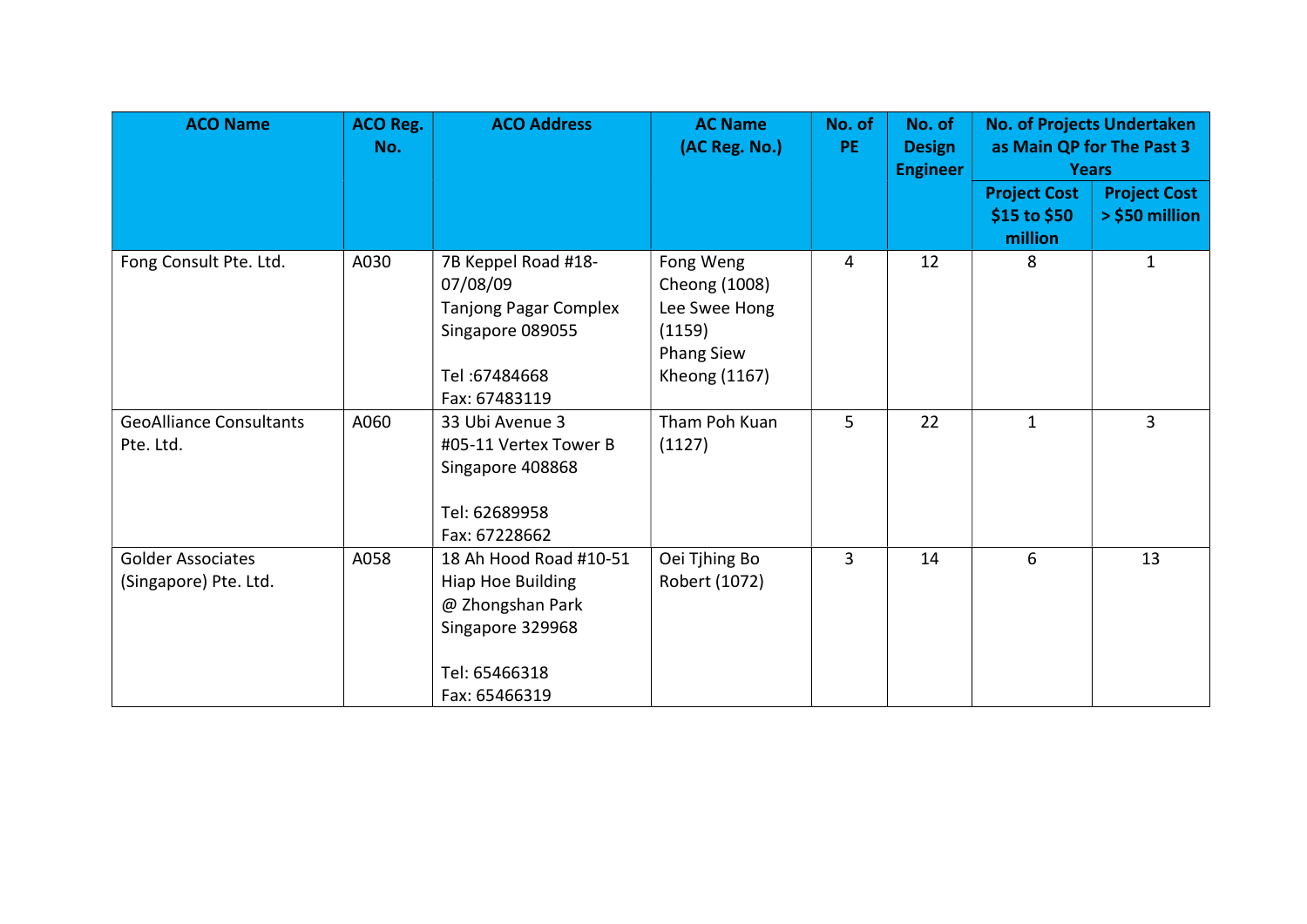| <b>ACO Name</b>                         | <b>ACO Reg.</b><br>No. | <b>ACO Address</b>                                                                                             | <b>AC Name</b><br>(AC Reg. No.)                                                      | No. of<br><b>PE</b> | No. of<br><b>Design</b><br><b>Engineer</b> |                                                | <b>No. of Projects Undertaken</b><br>as Main QP for The Past 3<br><b>Years</b> |
|-----------------------------------------|------------------------|----------------------------------------------------------------------------------------------------------------|--------------------------------------------------------------------------------------|---------------------|--------------------------------------------|------------------------------------------------|--------------------------------------------------------------------------------|
|                                         |                        |                                                                                                                |                                                                                      |                     |                                            | <b>Project Cost</b><br>\$15 to \$50<br>million | <b>Project Cost</b><br>> \$50 million                                          |
| JIB Specialist Consultants<br>Pte. Ltd. | A052                   | Block 203 Hougang Street<br>21<br>#03-61<br>Singapore 530203<br>Tel: 62872003<br>Fax: 62872236                 | Goh Kok Sin<br>(1095)<br>Kwek Yong Teck<br>(1149)                                    | 5                   | 6                                          | 9                                              | 4                                                                              |
| KK Lim & Associates Pte Ltd             | A050                   | 5 Jalan Kilang Barat<br>#07-03 Petro Centre<br>Singapore 159349<br>Tel: 63770036<br>Fax: 63770059              | Lim Kok Kim<br>(1151)                                                                | 4                   | 9                                          | $\mathbf{0}$                                   | $\overline{2}$                                                                 |
| <b>KTP Consultants Pte Ltd</b>          | A005                   | 168 Jalan Bukit Merah<br><b>Connection One</b><br>#01-01<br>Singapore 150168<br>Tel: 62735622<br>Fax: 62738454 | Yeo Choon Chong<br>(1155)<br>Allan Teo Kok Jin<br>(1150)<br>Foong Kit Kuen<br>(1169) | 21                  | 60                                         | 10                                             | 29                                                                             |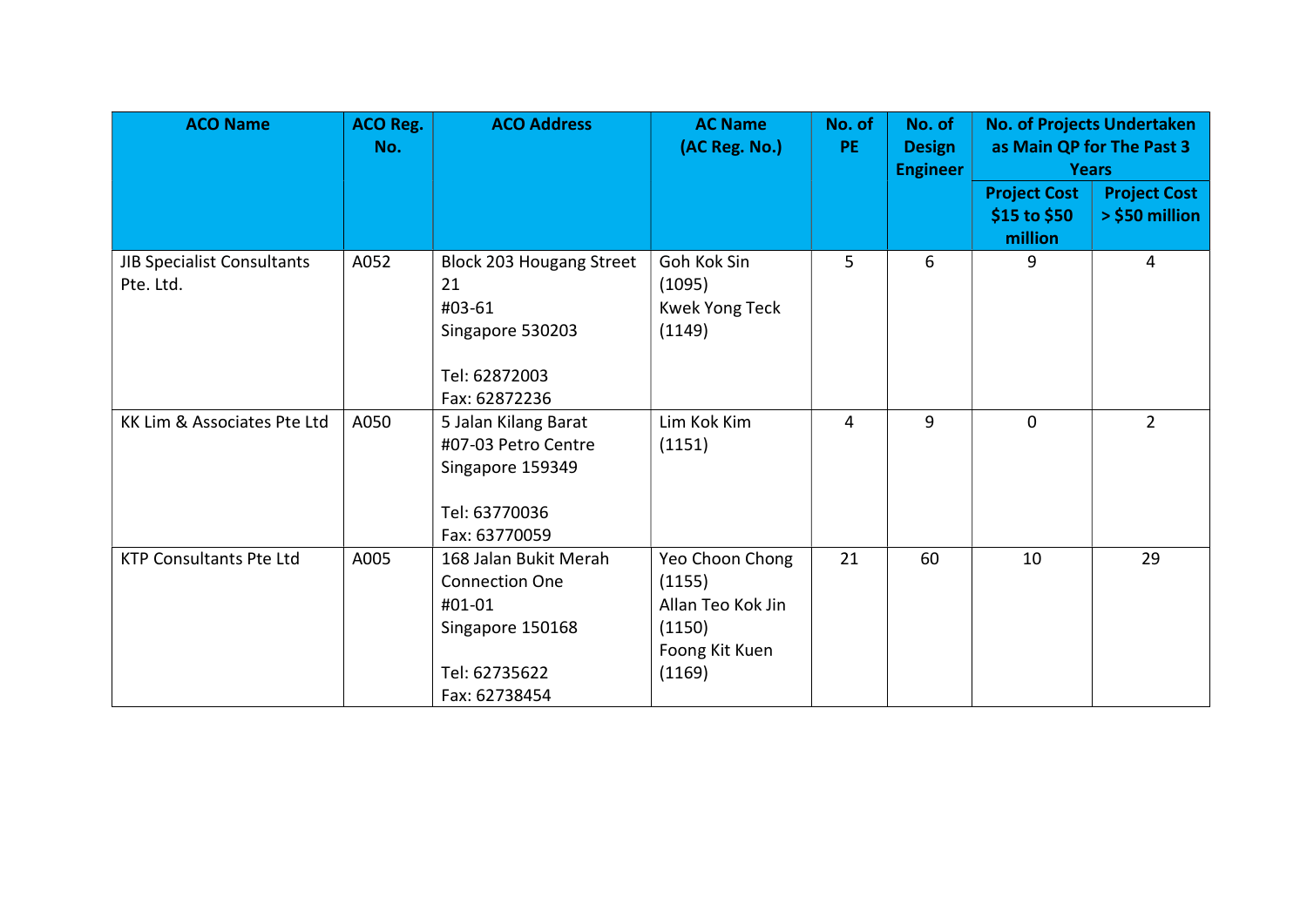| <b>ACO Name</b>                            | <b>ACO Reg.</b><br>No. | <b>ACO Address</b>                                                                                     | <b>AC Name</b><br>(AC Reg. No.)                  | No. of<br>PE. | No. of<br><b>Design</b><br><b>Engineer</b> | <b>No. of Projects Undertaken</b><br><b>Years</b> | as Main QP for The Past 3             |
|--------------------------------------------|------------------------|--------------------------------------------------------------------------------------------------------|--------------------------------------------------|---------------|--------------------------------------------|---------------------------------------------------|---------------------------------------|
|                                            |                        |                                                                                                        |                                                  |               |                                            | <b>Project Cost</b><br>\$15 to \$50<br>million    | <b>Project Cost</b><br>> \$50 million |
| Lim Kim Cheong<br>Consultants              | A026                   | 5001 Beach Road<br>#06-12<br>Golden Mile Complex<br>Singapore 199588<br>Tel: 62926377<br>Fax: 62933602 | Lim Kim Cheong<br>(1064)                         | <b>NA</b>     | <b>NA</b>                                  | <b>NA</b>                                         | <b>NA</b>                             |
| <b>LSW Consulting Engineers</b><br>Pte Ltd | A049                   | <b>Block 261 Waterloo Street</b><br>#04-08<br>Singapore 180261<br>Tel: 63335625<br>Fax: 63335635       | Lauw Su Wee<br>(1147)                            | 5             | 20                                         | 11                                                | 10                                    |
| Meinhardt (Singapore) Pte<br>Ltd           | A009                   | 168 Jalan Bukit Merah<br>#09-01 Connection One<br>Singapore 150168<br>Tel: 62735255<br>Fax: 62740788   | Nasim Shahzad<br>(1097)<br>Kam Mun Wai<br>(1156) | <b>NA</b>     | <b>NA</b>                                  | <b>NA</b>                                         | <b>NA</b>                             |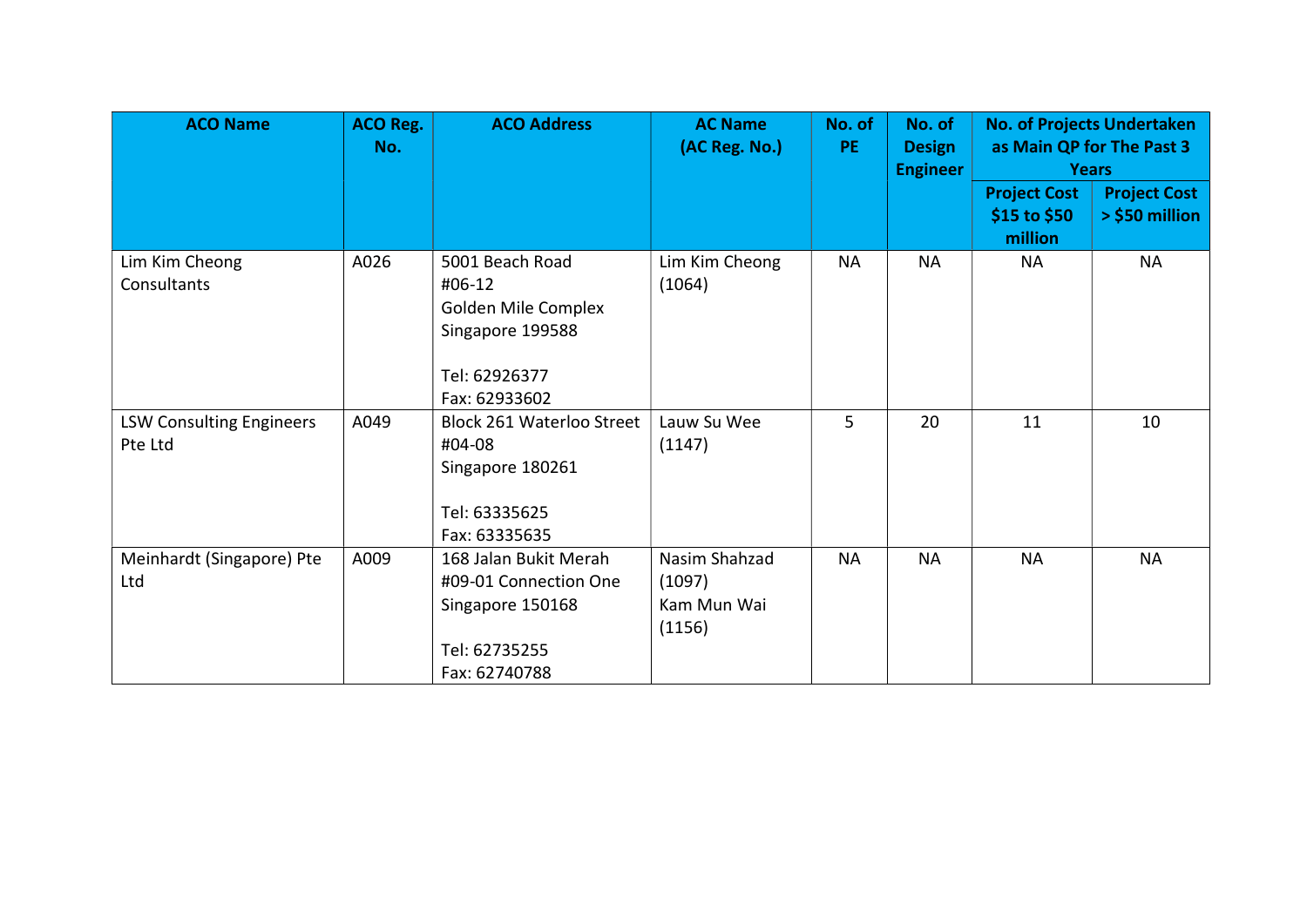| <b>ACO Name</b>                       | <b>ACO Reg.</b><br>No. | <b>ACO Address</b>                                                                                   | <b>AC Name</b><br>(AC Reg. No.)                  | No. of<br>PE. | No. of<br><b>Design</b><br><b>Engineer</b> |                                                | <b>No. of Projects Undertaken</b><br>as Main QP for The Past 3<br><b>Years</b> |
|---------------------------------------|------------------------|------------------------------------------------------------------------------------------------------|--------------------------------------------------|---------------|--------------------------------------------|------------------------------------------------|--------------------------------------------------------------------------------|
|                                       |                        |                                                                                                      |                                                  |               |                                            | <b>Project Cost</b><br>\$15 to \$50<br>million | <b>Project Cost</b><br>> \$50 million                                          |
| Meinhardt Infrastructure<br>Pte. Ltd. | A041                   | 168 Jalan Bukit Merah<br>#12-01 Connection One<br>Singapore 150168<br>Tel: 63779700<br>Fax: 63779733 | Chan Kok Siong<br>(1101)                         | <b>NA</b>     | <b>NA</b>                                  | <b>NA</b>                                      | <b>NA</b>                                                                      |
| P&T Consultants Pte. Ltd.             | A036                   | 24 Raffles Place<br>#13-03/04 Clifford Centre<br>Singapore 048621<br>Tel: 65352011<br>Fax: 65345496  | Leung Wai Man<br>(1139)                          | 6             | 12                                         | 6                                              | 26                                                                             |
| PH Consulting Pte. Ltd.               | A054                   | 28 Sin Ming Lane<br>#06-135 Midview City<br>Singapore 573972<br>Tel: 63533392<br>Fax: 63543639       | Kok King Min<br>(1089)<br>Lim Hon Chee<br>(1009) | 4             | 31                                         | $\mathbf 0$                                    | $\overline{7}$                                                                 |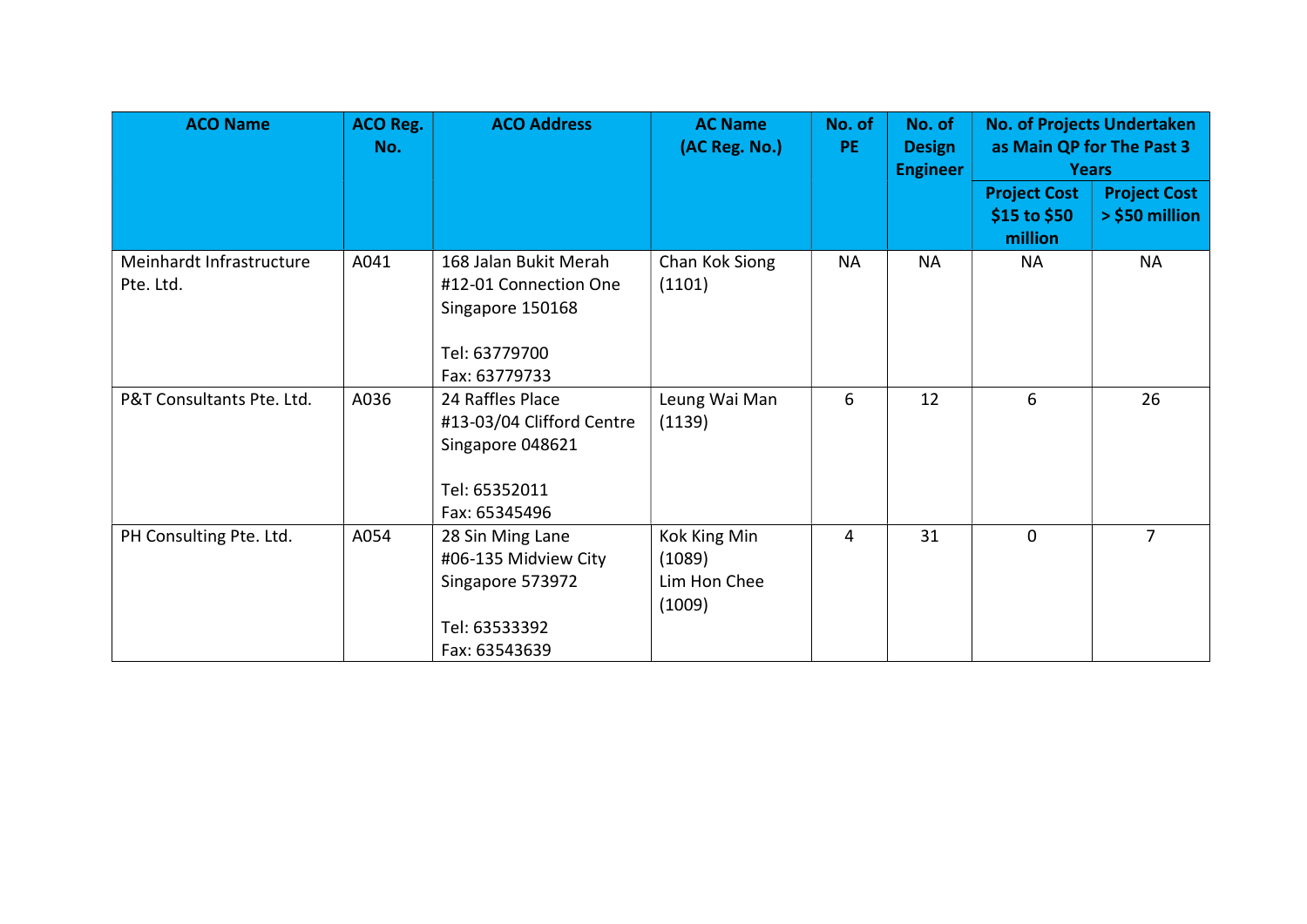| <b>ACO Name</b>                                          | <b>ACO Reg.</b><br>No. | <b>ACO Address</b>                                                                                                        | <b>AC Name</b><br>(AC Reg. No.)                           | No. of<br>PE.  | No. of<br><b>Design</b><br><b>Engineer</b> | <b>No. of Projects Undertaken</b><br>as Main QP for The Past 3<br><b>Years</b> |                                       |
|----------------------------------------------------------|------------------------|---------------------------------------------------------------------------------------------------------------------------|-----------------------------------------------------------|----------------|--------------------------------------------|--------------------------------------------------------------------------------|---------------------------------------|
|                                                          |                        |                                                                                                                           |                                                           |                |                                            | <b>Project Cost</b><br>\$15 to \$50<br>million                                 | <b>Project Cost</b><br>> \$50 million |
| R.J. Crocker Consultants<br>Pte. Ltd.                    | A038                   | <b>421 TAGORE INDUSTRIAL</b><br><b>AVE</b><br>#03-17 TAGORE 8<br><b>SINGAPORE 787805</b><br>Tel: 63377887<br>Fax 63370880 | Ang Chee Keong<br>(1125)<br><b>Yien Yew Sin</b><br>(1057) | $\overline{2}$ | 13                                         | 2                                                                              | $\overline{2}$                        |
| Rankine & Hill (Singapore)<br>Pte. Ltd.                  | A055                   | 510 Thomson Road<br>#11-03 SLF Building<br>Singapore 298135<br>Tel: 62789588<br>Fax: 62735290                             | Lim Yan Ping<br>(1050)<br>Chan Swee Meng<br>(1163)        | <b>NA</b>      | <b>NA</b>                                  | <b>NA</b>                                                                      | <b>NA</b>                             |
| Ronnie & Koh Consultants<br>Pte. Ltd.                    | A033                   | 28 Sim Ming Lane<br>#06-138 Midview City<br>Singapore 573972<br>Tel: 62257128<br>Fax: 62257182                            | Chong Kim Beng,<br>Ronnie<br>(1132)                       | 4              | 4                                          | $\overline{7}$                                                                 | 10                                    |
| <b>Sterling C&amp;S Consulting</b><br>Engineer Pte. Ltd. | A064                   | 33 Ubi Avenue 3 #07-68<br>Vertex Tower A<br>Singapore 408868<br>Tel: 67027819                                             | Lai Kin Sin<br>(1113)                                     | $\overline{3}$ | 6                                          | $\mathbf{1}$                                                                   | $\overline{3}$                        |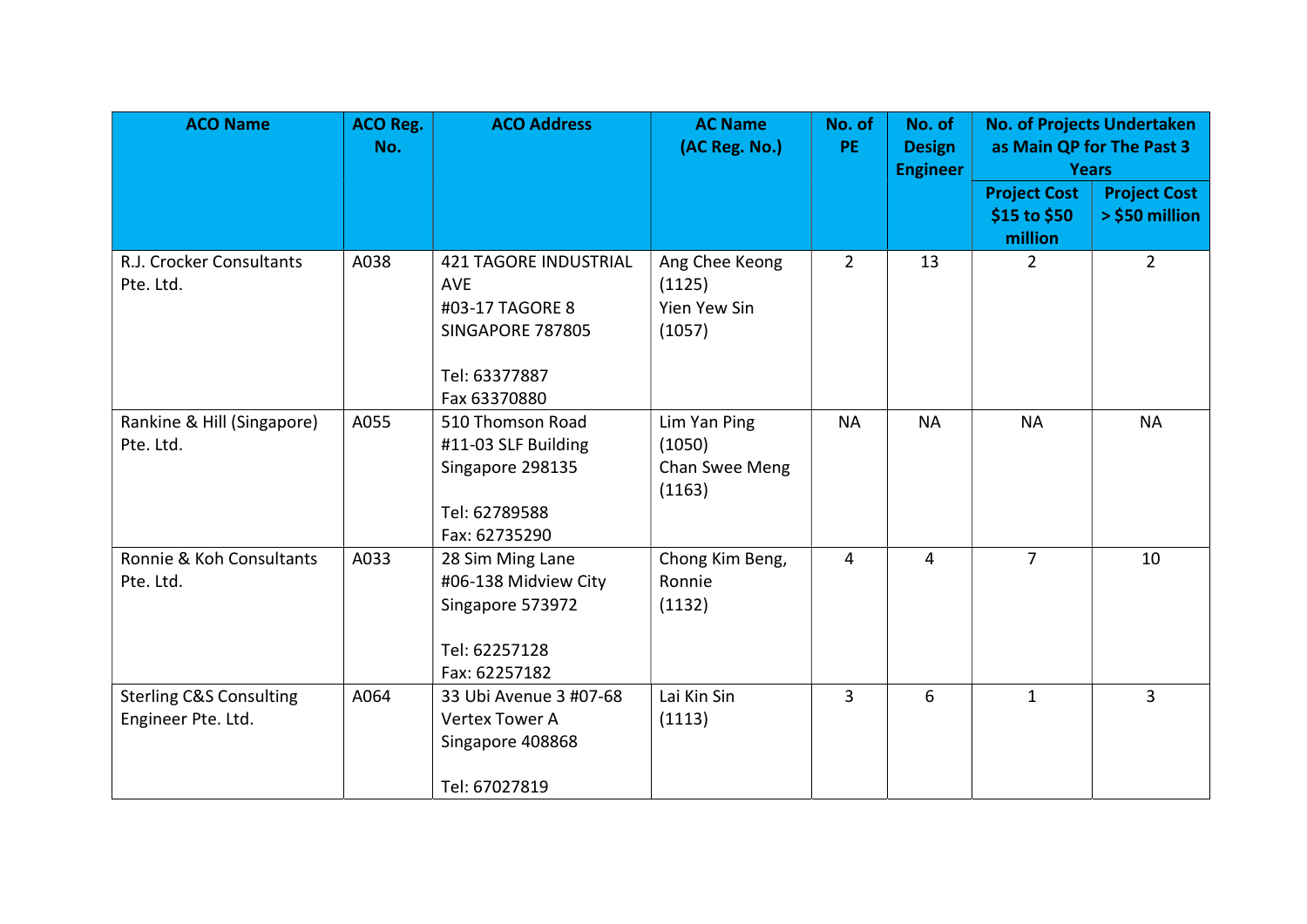| <b>ACO Name</b>                         | <b>ACO Reg.</b><br>No. | <b>ACO Address</b>                                                                                           | <b>AC Name</b><br>(AC Reg. No.)                    | No. of<br>PE.  | No. of<br><b>Design</b><br><b>Engineer</b> |                                                | <b>No. of Projects Undertaken</b><br>as Main QP for The Past 3<br><b>Years</b> |
|-----------------------------------------|------------------------|--------------------------------------------------------------------------------------------------------------|----------------------------------------------------|----------------|--------------------------------------------|------------------------------------------------|--------------------------------------------------------------------------------|
|                                         |                        |                                                                                                              |                                                    |                |                                            | <b>Project Cost</b><br>\$15 to \$50<br>million | <b>Project Cost</b><br>> \$50 million                                          |
| Surbana Jurong Consultants<br>Pte. Ltd. | A062                   | 168 Jalan Bukit Merah<br>#01-01 Connection One<br>Singapore 150168<br>Tel: 62481288<br>Fax: 62481292         | Chua Chim Huee<br>(1145)<br>Lai Huen Poh<br>(1153) | 8              | 12                                         | 1                                              | 6                                                                              |
| T C Sin Consultants Pte. Ltd.           | A020                   | Block 265 Serangoon<br><b>Central Drive</b><br>#03-263<br>Singapore 550265<br>Tel: 63394169<br>Fax: 63370798 | Sin Toh Cheng<br>(1032)<br>Chan Yaw Fai<br>(1109)  | $\overline{2}$ | 4                                          | 5                                              | $\overline{3}$                                                                 |
| TH Chuah & Partners LLP                 | A019                   | 62 UBI Road 1<br>#06-18 Oxley Bizhub 2<br>Singapore 408734<br>Tel: 63382386<br>Fax: 63387271                 | Tai Tan Yin<br>(1131)                              | $\overline{2}$ | 3                                          | 9                                              | $\overline{2}$                                                                 |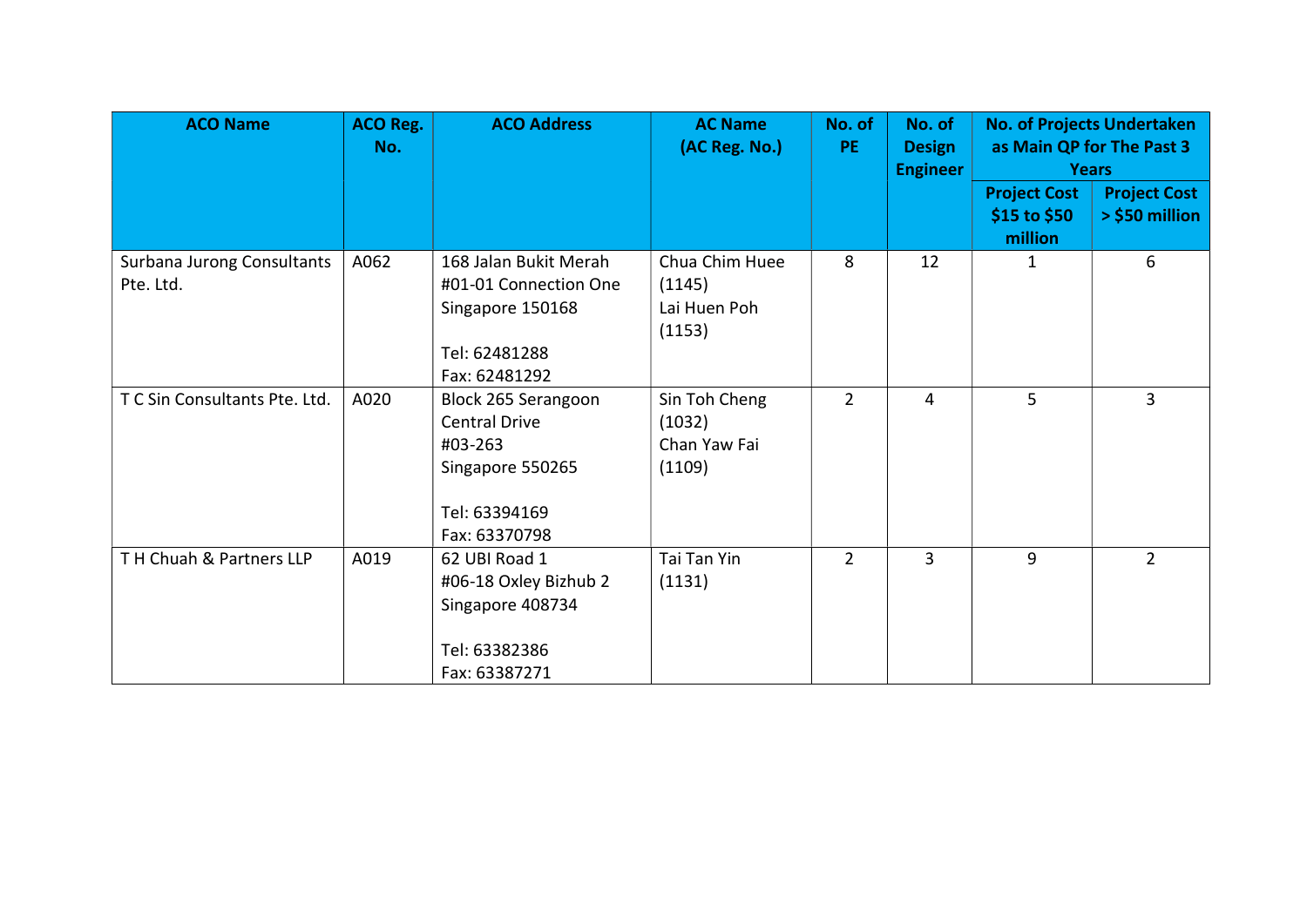| <b>ACO Name</b>                           | <b>ACO Reg.</b><br>No. | <b>ACO Address</b>                                                                                                     | <b>AC Name</b><br>(AC Reg. No.) | No. of<br><b>PE</b> | No. of<br><b>Design</b><br><b>Engineer</b> |                                                | <b>No. of Projects Undertaken</b><br>as Main QP for The Past 3<br><b>Years</b> |  |
|-------------------------------------------|------------------------|------------------------------------------------------------------------------------------------------------------------|---------------------------------|---------------------|--------------------------------------------|------------------------------------------------|--------------------------------------------------------------------------------|--|
|                                           |                        |                                                                                                                        |                                 |                     |                                            | <b>Project Cost</b><br>\$15 to \$50<br>million | <b>Project Cost</b><br>> \$50 million                                          |  |
| T.Y. Lin International Pte.<br>Ltd.       | A008                   | The Strategy, Tower 1<br>2 International Business<br>Park #06-08<br>Singapore 609930<br>Tel: 62783383<br>Fax: 62782622 | Lim Tuan Cheow<br>(1138)        | 12                  | 50                                         | $\mathbf 0$                                    | 11                                                                             |  |
| Tham & Wong LLP                           | A018                   | 28 Sin Ming Lane<br>#04-137 Midview City<br>Singpapore 573972<br>Tel: 62916292                                         | Lim Kuan Pow<br>(1164)          | <b>NA</b>           | <b>NA</b>                                  | <b>NA</b>                                      | <b>NA</b>                                                                      |  |
| The Engineers Collaborative<br><b>LLP</b> | A042                   | 170 Upper Bukit Timah<br>Road #15-01/03<br><b>Bukit Timah Shopping</b><br>Centre<br>Singapore 588179                   | Tham Kwok Leong<br>(1115)       | $2^{\circ}$         | $\overline{2}$                             | $\mathbf 0$                                    | $\mathbf 0$                                                                    |  |
|                                           |                        | Tel: 64688885<br>Fax: 64688466                                                                                         |                                 |                     |                                            |                                                |                                                                                |  |